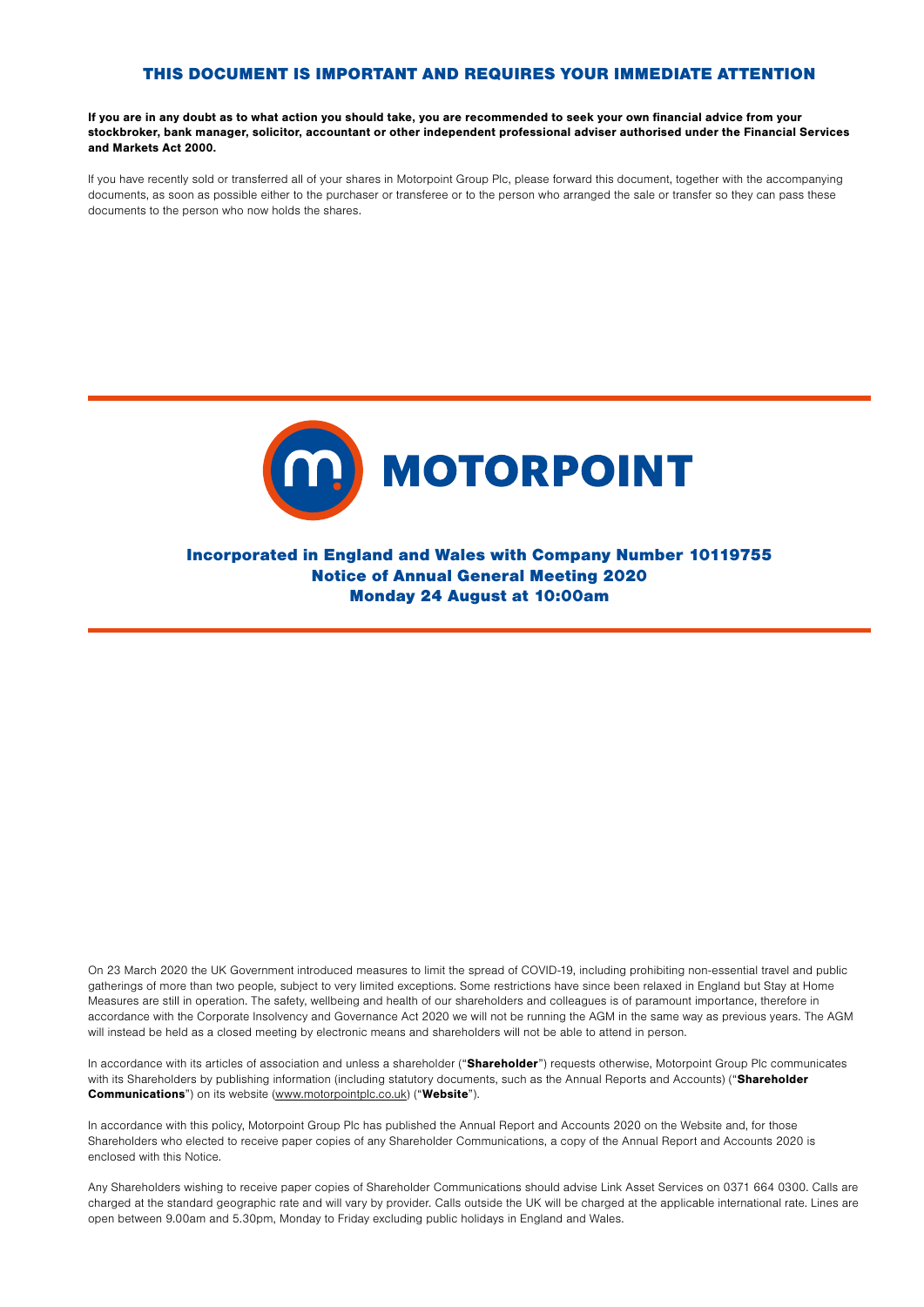## Registered Office:

Motorpoint Chartwell Drive West Meadows Industrial Estate Derby DE21 6BZ Company Number: 10119755

24 July 2020

# Dear Shareholder

2020 Annual General Meeting

I am pleased to inform you that the Annual General Meeting ("AGM" or the "Meeting") of Motorpoint Group Plc ("Motorpoint" or the "Company") will be held at 10:00am on Monday 24 August. In line with the Corporate Insolvency and Governance Act 2020, the meeting will be held by electronic means and behind closed doors.

The AGM is typically a good opportunity for shareholders to meet with the Directors, when they can provide an update on Motorpoint's business and answer shareholder questions. The Board has been closely following the developing situation with COVD-19 including the guidance from the UK Government and Public Health England on public gatherings. Given the possible health risks arising from the Meeting, the Board has concluded that it is appropriate for shareholders not to attend in person this year, and instead, to submit proxy votes electronically and raise any questions they may have electronically and in advance of the meeting.

Notice of the AGM is set out on pages 3 to 5 of this document with explanatory notes set out on pages 6 to 11.

## Attendance & Voting

Our AGM will be held by webinar and we welcome shareholders to listen in to follow the proceedings of the Meeting. All shareholders are encouraged to use these facilities. Any shareholders who wish to listen to the Meeting by such means, should contact the Company Secretary by 10am on Friday 21 August 2020 in order to request conference dial in details. Please note that shareholders will not be able to use this facility to actively participate in the Meeting by voting on the resolutions or asking questions. It is therefore recommended that shareholders vote on the resolutions using Signal Shares and submit any questions prior to the Meeting.

The Board strongly recommends that Shareholders vote electronically at www.signalshares.com as your vote will automatically be counted. Shareholders are asked to cast their vote by proxy and appoint the 'Chair of the Meeting' as their proxy and provide their voting instructions, rather than appointing another person who will not be permitted to attend the meeting. Proxies should be completed and returned in accordance with the instructions in the AGM Notice and the proxy form.

CREST members may use the CREST electronic proxy appointment service to submit their proxy appointment in respect of the AGM. Our CREST Issuer Agent ID is RA10. Further information regarding the appointment of proxies and voting is set out on pages 6 and 7. Please note that all proxy votes and appointments, whether postal or electronic, must be received by the Registrar no later than 10:00am on Thursday 20 August 2020.

Alternatively, shareholders can download and print the form from www.motorpointplc.com and completed forms can be scanned and emailed to investor.relations@motorpoint.co.uk and shareholders can email questions or comments ahead of the AGM to the same email address. Given the current situation sending a paper proxy is no guarantee of having your vote counted.

Voting on all the proposed resolutions will be conducted on a poll rather than on a show of hands, in line with recommended best practice. Voting by poll is more transparent and equitable because it includes the votes of all Shareholders who have cast their vote by proxy, rather than just the votes of Shareholders who attend the AGM.

Shareholders will be asked to consider and, if thought fit, approve resolutions in respect of the matters set out on pages 3 to 5. The results will be published on our website www.motorpointplc.com and they will also be released to the London Stock Exchange via a Regulatory Information Service.

#### **Website**

Our corporate website www.motorpointplc.com provides more information about Motorpoint including:

- a copy of our full Annual Report and Accounts; and
- all our latest news and regulatory announcements.

## Recommendation

The Directors of the Company consider that all of the resolutions to be proposed at the Meeting are in the best interests of Motorpoint and its Shareholders as a whole and are most likely to promote the success of Motorpoint. The Directors unanimously recommend that you vote in favour of all the proposed resolutions as they intend to do in respect of their own beneficial holdings currently amounting to 20% of the issued share capital of Motorpoint.

Yours sincerely

#### Mark Morris

Chairman, Motorpoint Group Plc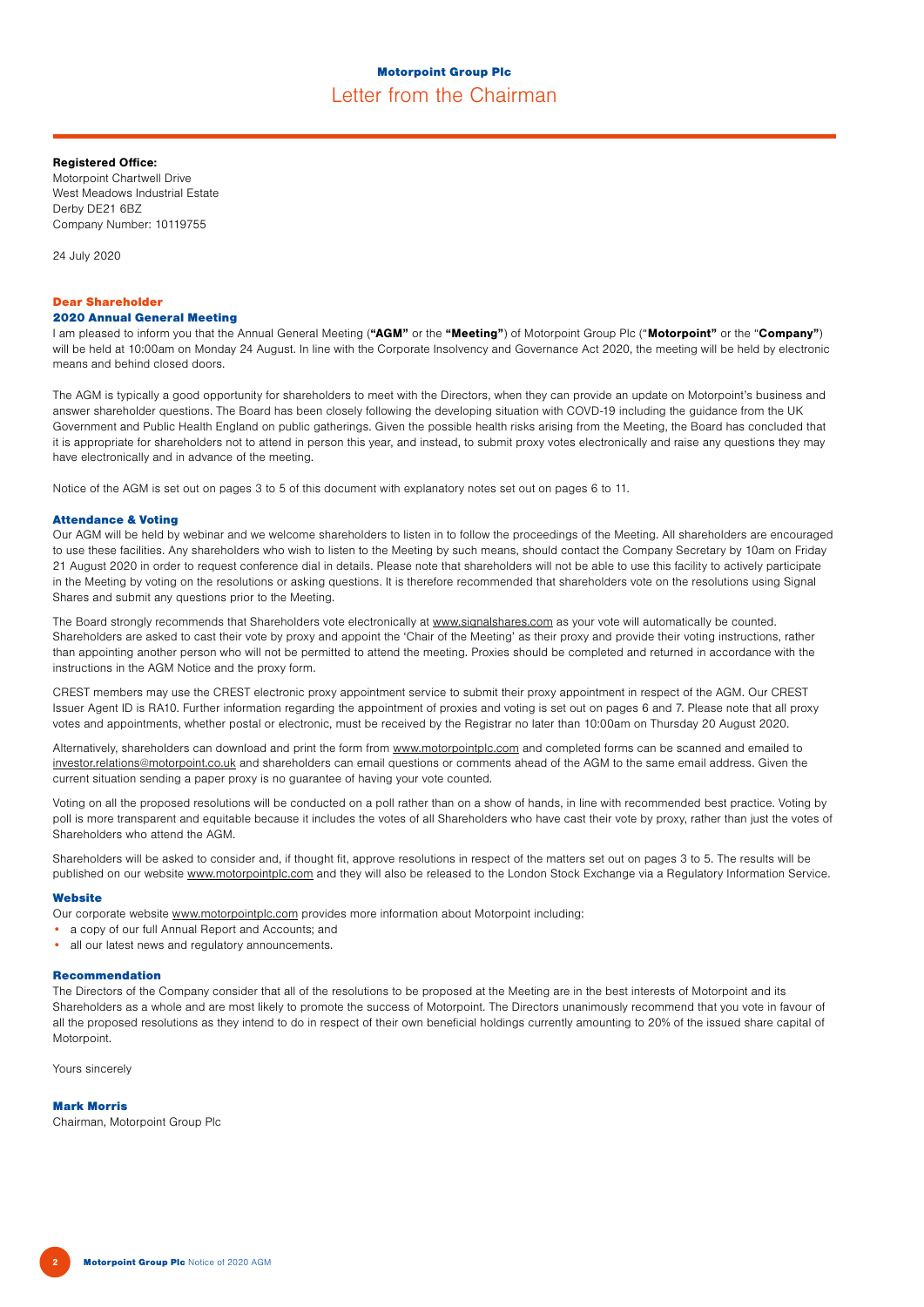Notice is hereby given that the 2020 Annual General Meeting (the "AGM" or the "Meeting") of Motorpoint Group Plc (the "Company") will be held on Monday 24 August at 10:00am by electronic means and behind closed doors.

You will be asked to consider and vote on the resolutions below. Resolutions 1 to 12 (inclusive) will be proposed as ordinary resolutions and resolutions 13 to 16 (inclusive) will be proposed as special resolutions.

## ORDINARY RESOLUTIONS

## 1. 2020 Annual Report and Accounts

To receive, consider and adopt the Company's audited financial statements for the financial year ended 31 March 2020, together with the Directors' Report and the Auditors' Report on those accounts (collectively the "Annual Report and Accounts").

## 2. Directors' Remuneration Report

To approve the Directors' Remuneration Report (other than the part containing the Directors' Remuneration Policy) contained within the Annual Report and Accounts.

#### 3. Directors' Remuneration Policy

To approve the Directors' Remuneration Policy, which is set out on pages 51 to 59 (inclusive) of the Directors' Report contained within the Annual Report and Accounts and which will take effect on the date that the resolution is passed.

#### 4. Re-election of Director

To re-elect Mark Carpenter as an executive director of the Company.

#### 5. Re-election of Director

To re-elect James Gilmour as an executive director of the Company.

#### 6. Re-election of Director

To re-elect Mark Morris as a non-executive director of the Company.

#### 7. Re-election of Director

To re-elect Mary McNamara as a non-executive director of the Company.

## 8. Re-election of Director

To re-elect Adele Cooper as a non-executive director of the Company.

### 9. Re-election of Director

To re-elect Keith Mansfield as a non-executive director of the Company.

## 10. Appointment of Auditors

To re-appoint PricewaterhouseCoopers LLP as auditors of the Company to hold office from the conclusion of the AGM until the conclusion of the next AGM at which accounts are laid.

### 11. Auditors' Remuneration

To authorise the Board to determine the auditors' remuneration.

#### 12. Authority to Allot Shares

That, in accordance with section 551 of the Companies Act 2006 (the "Act"), the directors of the Company (the "Directors") be and are generally and unconditionally authorised to exercise all the powers of the Company to allot Relevant Securities:

- 12.1. up to an aggregate nominal amount of £601,266 (such amount to be reduced by the aggregate nominal amount of Relevant Securities that have been allotted pursuant to paragraph 12.2 of this Resolution) in connection with a rights issue (as defined in the Listing Rules published by the Financial Conduct Authority):
	- 12.1.1. to holders of Ordinary Shares in the capital of the Company in proportion (as nearly as practicable) to the respective numbers of Ordinary Shares held by them; and
	- 12.1.2.to holders of other equity securities in the capital of the Company, as required by the rights of those securities or subject to such rights as the Directors otherwise consider necessary,

but subject to such exclusions or other arrangements as the Directors may deem necessary or expedient in relation to treasury shares, fractional entitlements, record dates, legal or practical problems under the laws of any territory or the requirements of any relevant regulatory body or stock exchange; and

12.2. otherwise than pursuant to paragraph 12.1 of this Resolution, up to an aggregate nominal amount of £300,633 (such amount to be reduced by the aggregate nominal amount of Relevant Securities that have been allotted pursuant to paragraph 12.1 of this Resolution in excess of £300,633),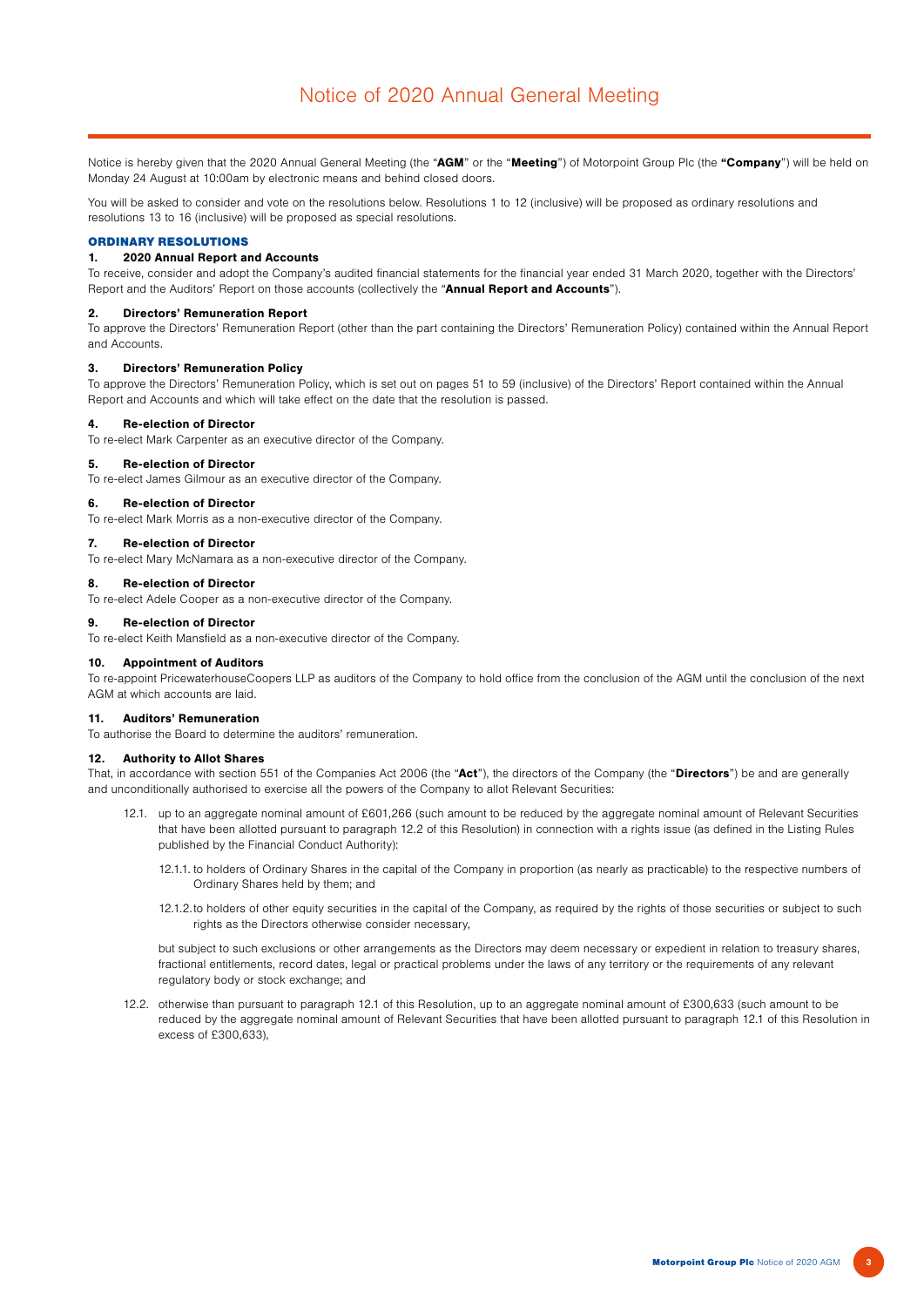## Motorpoint Group Plc Notice of 2020 Annual General Meeting

continued

provided that (unless previously revoked, varied or renewed) these authorities shall expire at the conclusion of the next AGM of the Company after the passing of this Resolution or at the close of business on 24 November 2021 (whichever is the earlier), save that, in each case, the Company may make an offer or agreement before the authority expires which would or might require Relevant Securities to be allotted after the authority expires and the Directors may allot Relevant Securities pursuant to any such offer or agreement as if the authority had not expired.

In this Resolution, "Relevant Securities" means ordinary shares of £0.01 each in the capital of the Company ("Ordinary Shares") or rights to subscribe for or to convert any security into Ordinary Shares; a reference to the allotment of Relevant Securities includes the grant of such a right; and a reference to the nominal amount of a Relevant Security which is a right to subscribe for or to convert any security into Ordinary Shares is to the nominal amount of the Ordinary Shares which may be allotted pursuant to that right.

These authorities are in substitution for and shall replace all existing authorities (which, to the extent unused at the date of this Resolution, are revoked with immediate effect), but without prejudice to any allotment of shares or grant of rights already made, offered or agreed to be made pursuant to such authorities.

## SPECIAL RESOLUTIONS

## 13. Disapplication of Pre-emption Rights

That, subject to the passing of Resolution 12, the Directors are given power pursuant to section 570 and section 573 of the Companies Act 2006 (the "Act") to allot equity securities (as defined in section 560(1) of the Act) for cash under the authority given by that Resolution and/or to sell Ordinary Shares held by the Company as treasury shares for cash as if section 561 of the Act did not apply to any such allotment or sale, such power to be limited:

- 13.1. to the allotment of equity securities where such securities have been offered (whether by way of rights issue, open offer or otherwise) to holders of Ordinary Shares in proportion (as nearly as may be practicable) to their existing holdings of Ordinary Shares but subject to the Directors having the right to make such exclusions or other arrangements in connection with the offering as they deem necessary or expedient in relation to treasury shares, fractional entitlements, record dates, legal or practical problems under the laws of any territory or the requirements of any relevant regulatory body or stock exchange; and
- 13.2. to the allotment of equity securities or sale of treasury shares (otherwise than under paragraph 13.1 above) up to an aggregate nominal amount of £45,095,

such power to expire at the end of the next AGM of the Company (or, if earlier, at the close of business on 24 November 2021) but, in each case, prior to its expiry the Company may make offers, and enter into agreements, which would, or might, require equity securities to be allotted (and treasury shares to be sold) after the power expires and the Directors may allot equity securities (and sell treasury shares) under any such offer or agreement as if the power had not expired.

## 14. Disapplication of Pre-emption rights – Acquisitions

That, subject to the passing of Resolution 12, the Directors are given power pursuant to section 570 and section 573 of the Companies Act 2006 (the "Act"), in addition to any power given under Resolution 13, to allot equity securities (as defined in section  $560(1)$  of the Act) for cash under the authority given by paragraph 12.2 of Resolution 12 and/or to sell Ordinary Shares held by the Company as treasury shares for cash as if section 561 of the Act did not apply to any such allotment or sale, such power to be:

- 14.1. limited to the allotment of equity securities or sale of treasury shares up to an aggregate nominal amount of £45,095; and
- 14.2. used only for the purposes of financing (or refinancing, if the authority is to be used within six months after the original transaction) a transaction which the Board of the Company determines to be an acquisition or other capital investment of a kind contemplated by the Statement of Principles on Disapplying Pre-Emption Rights most recently published by the Pre-Emption Group prior to the date of this notice,

such power to expire at the end of the next AGM of the Company (or, if earlier, at the close of business on 24 November 2021) but, in each case, prior to its expiry the Company may make offers, and enter into agreements, which would, or might, require equity securities to be allotted (and treasury shares to be sold) after the power expires and the Directors may allot equity securities (and sell treasury shares) under any such offer or agreement as if the power had not expired.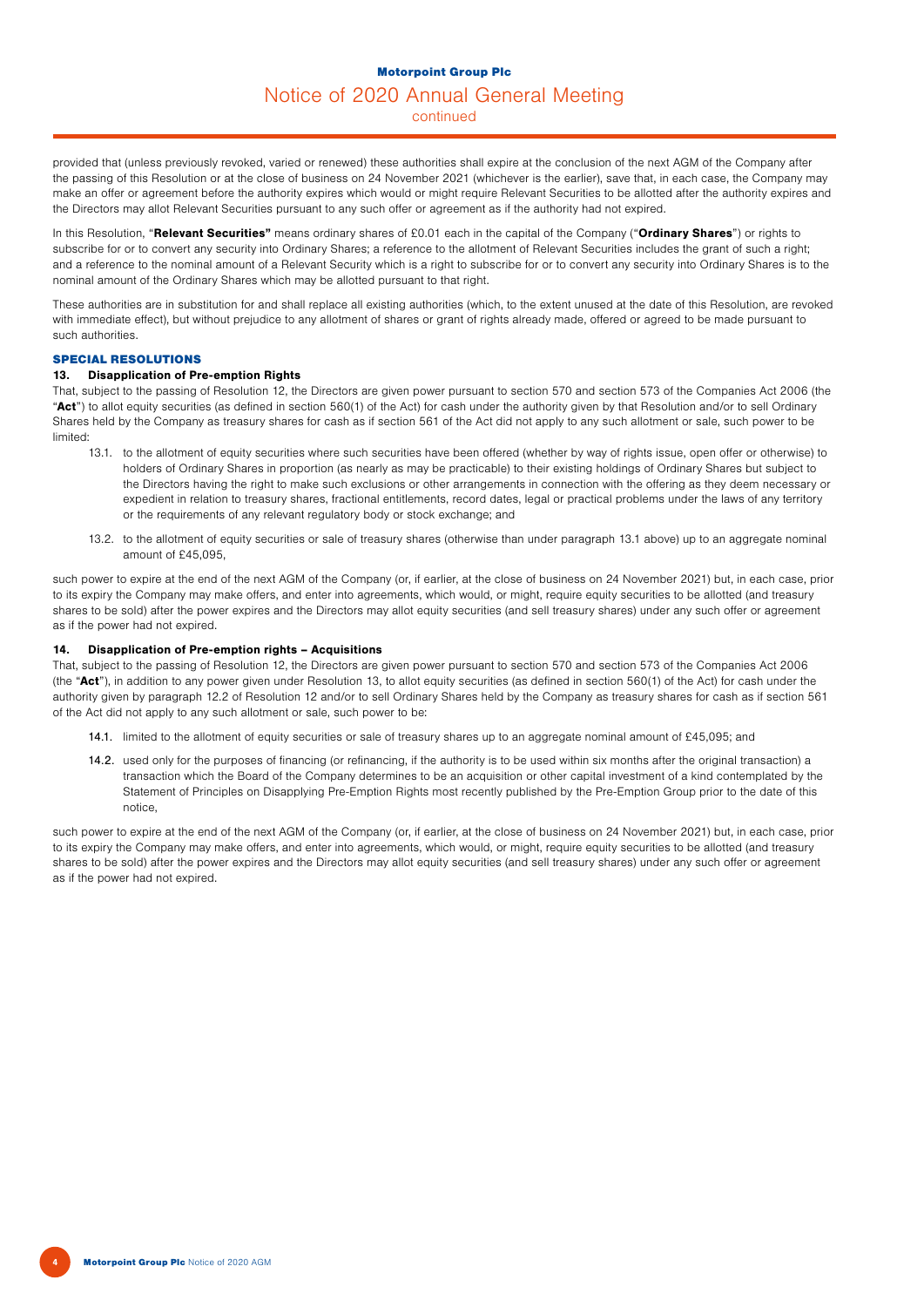## 15. Authority for Market Purchase of Shares

That, pursuant to section 701 of the Companies Act 2006 (the "Act"), the Company be and is hereby generally and unconditionally authorised to make market purchases (as defined in section 693(4) of the Act) of Ordinary Shares of £0.01 each in the capital of the Company, provided that:

- 15.1. the maximum number of such shares that may be purchased is 9,018,989 (representing approximately 10% of the Company's issued Ordinary Share capital); and
- 15.2. the minimum price which may be paid for each such Ordinary Share is its nominal value and the maximum price is the higher of 105% of the average of the middle market quotations for an Ordinary Share as derived from the London Stock Exchange Daily Official List for the five business days immediately before the purchase is made and the price which is the higher of the last independent trade and the amount stipulated by article 5 of the EU Market Abuse Regulation (596/2014) (as supplemented by Commission Delegated Regulation (EU) 2016/1052) in each case exclusive of expenses,

and (unless previously revoked, varied or renewed) this authority shall expire at the conclusion of the next AGM of the Company after the passing of this Resolution or at the close of business on 24 November 2021 (whichever is the earlier), save that the Company may enter into a contract to purchase Ordinary Shares before the expiry of this authority under which such purchase will or may be completed or executed wholly or partly after this authority expires and may make a purchase of Ordinary Shares pursuant to any such contract as if this authority had not expired.

## 16. General Meeting Notice Period

That a general meeting (other than an AGM) may be called on not less than 14 clear days' notice.

By order of the Board

Manjit K Virk Company Secretary 24 July 2020

#### Registered Office:

Motorpoint Chartwell Drive West Meadows Industrial Estate Derby, DE21 6BZ

Company Number: 10119755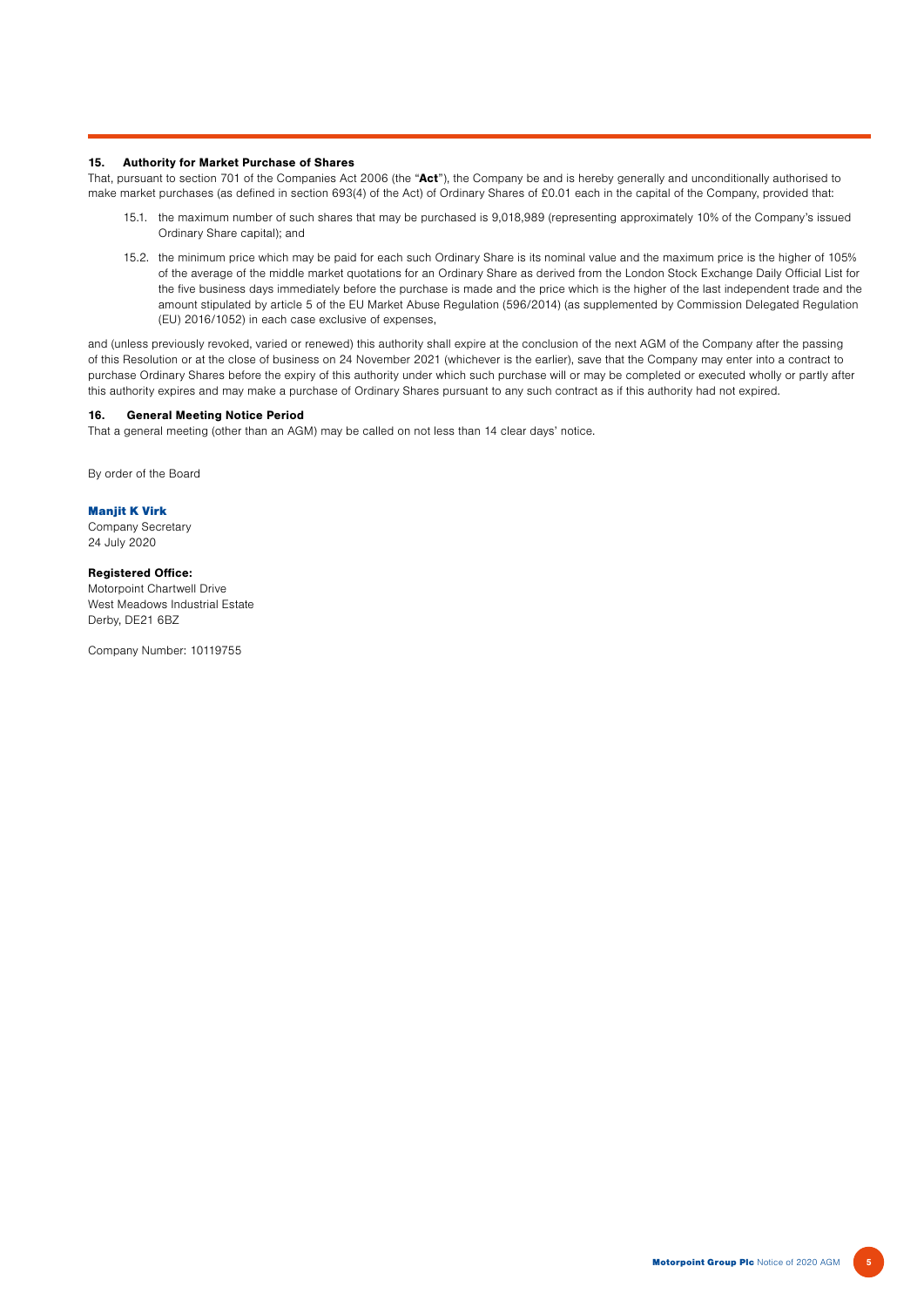## Motorpoint Group Plc Notes to the Notice of Annual General Meeting

## Entitlement to attend and vote

1. The safety and wellbeing of our shareholders, management and team is our primary concern. Due to COVID-19 and in accordance with the Corporate Insolvency and Governance Act 2020, this year's AGM is being held behind closed doors by electronic means. 2 shareholders will be permitted to attend as facilitated by the Company and in line with the Government's social distancing guidance. All other shareholders will not be permitted to attend in person and are strongly encouraged to submit their voting instructions electronically via the proxy form appointing the Chair of the meeting as their proxy. Only persons entered on the register of members of the Company at close of business on 20 August 2020 (or, if this meeting is adjourned, at close of business on the day two days (excluding non-working days) prior to the adjourned meeting) ("Shareholders") shall be entitled to attend and vote at the meeting. Changes to the register of members after the relevant deadline shall be disregarded in determining the rights of any person to vote at the meeting.

#### Website giving information regarding the meeting

2. Information regarding the meeting, including the information required by section 311A of the Act as amended by the Corporate Insolvency and Governance Act 2020, can be found at www.motorpointplc.com.

## Appointment of proxies

- 3. If you are a Shareholder who is entitled to vote at the meeting, you are strongly advised to appoint 'the Chair of the meeting' to exercise all or any of your rights to attend, speak and vote at the meeting. A proxy does not need to be a Shareholder but must attend the Meeting to represent you. You can only appoint a proxy using the procedures set out in these notes and the notes to the Proxy Form.
- 4. If you are not a Shareholder of the Company but you have been nominated by a Shareholder of the Company to enjoy information rights, you do not have a right to appoint any proxies under the procedures set out in this "Appointment of proxies" section. Please read the section "Nominated persons" below.
- 5. Shareholders can:
- register their proxy appointment electronically (see note 6);
- appoint a proxy or proxies and give proxy instructions by returning the Proxy Form by email (see note 8); or
- if a CREST member, register their proxy appointment by utilising the CREST electronic proxy appointment service (see note 9).

#### Appointment of proxy electronically

- 6. Due to the Meeting being held behind closed doors, you are strongly encouraged to use Electronic Proxy Appointment ("EPA") for the AGM. EPA enables Shareholders to lodge their proxy appointment by electronic means via a website provided by the Registrar, at www.signalshares.com. Any proxies appointed electronically must be received by the Registrar by 10:00am on Thursday 20 August 2020.
- 7. A vote withheld is not a vote in law, which means that the vote will not be counted in the calculation of votes for or against the resolution. If no voting indication is given, your proxy will vote or abstain from voting at his or her discretion. Your proxy will vote (or abstain from voting) as he or she thinks fit in relation to any other matter which is put before the meeting.

#### Appointment of proxy by email

8. The notes to the Proxy Form explain how to direct your proxy how to vote on each resolution or withhold their vote. The Proxy Form may be downloaded from our website at www.motorpointplc.com under AGM Information/Shareholder Information. You will need to state clearly on each Proxy Form the number of shares in relation to which the proxy is appointed. Failure to specify the number of shares to which each proxy appointment relates or specifying a number in excess of those held by the Shareholder will result in the proxy appointment being invalid.

To appoint a proxy using the Proxy Form, the form must be:

- completed and signed:
- emailed to the Company at investor.relations@motorpoint.co.uk; and
- received by the Company by 9:30am and/or the Registrar by 10:00am on Thursday 20 August 2020.

In the case of a Shareholder which is a company, the Proxy Form must be executed under its common seal or signed on its behalf by an officer of the company or an attorney for the Company.

Any power of attorney or any other authority under which the Proxy Form is signed (or a duly certified copy of such power or authority) must be included with the Proxy Form.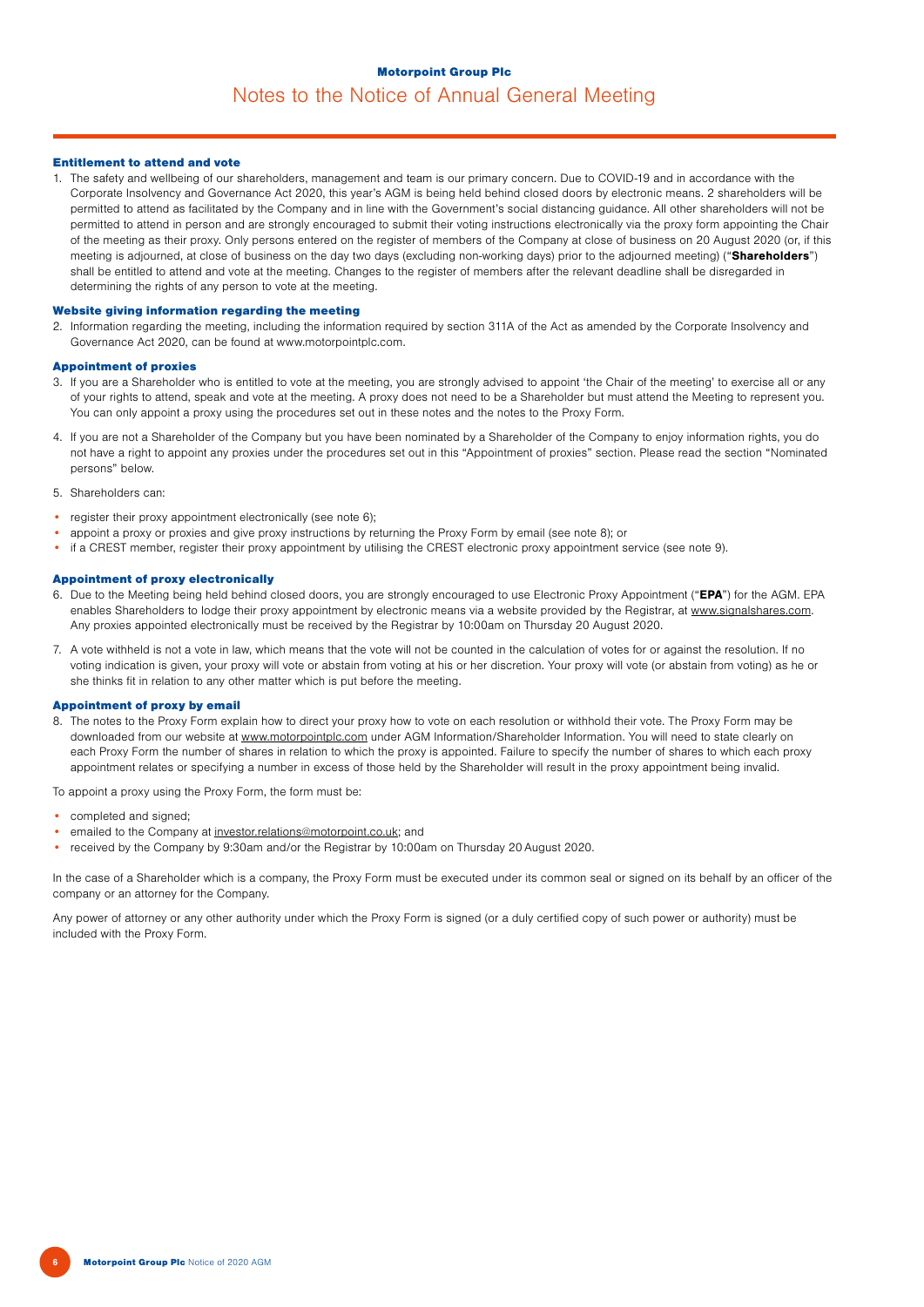## Appointment of proxy through CREST

9. CREST members who wish to appoint a proxy or proxies by utilising the CREST electronic proxy appointment service may do so for the meeting and any adjournment(s) of it by using the procedures described in the CREST Manual (available via www.euroclear.com). CREST Personal Members or other CREST sponsored members, and those CREST members who have appointed a voting service provider(s), should refer to their CREST sponsor or voting service provider(s), who will be able to take the appropriate action on their behalf.

For a proxy appointment or instructions made using the CREST service to be valid, the appropriate CREST message (a "CREST Proxy Instruction") must be properly authenticated in accordance with Euroclear UK & Ireland Limited's ("EUI") specifications and must contain the information required for such instructions, as described in the CREST Manual. The message, regardless of whether it constitutes the appointment of a proxy or is an amendment to the instruction given to a previously appointed proxy, must, in order to be valid, be transmitted so as to be received by our CREST Issuer Agent (ID is RA10) no later than 10:00am on Thursday 20 August 2020, or, in the event of an adjournment of the Meeting, 48 hours (excluding hours falling within non-working days) before the adjourned Meeting. For this purpose, the time of receipt will be taken to be the time (as determined by the timestamp applied to the message by the CREST Applications Host) from which the issuer's agent is able to retrieve the message by enquiry to CREST in the manner prescribed by CREST. After this time, any change of instructions to proxies appointed through CREST should be communicated to the appointee through other means.

CREST members and, where applicable, their CREST sponsors or voting service providers should note that EUI does not make available special procedures in CREST for any particular message. Normal system timings and limitations will therefore apply in relation to the input of CREST Proxy Instructions. It is the responsibility of the CREST member concerned to take (or, if the CREST member is a CREST personal member or sponsored member, or has appointed a voting service provider(s), to procure that his/her CREST sponsor or voting service provider(s) take(s)) such action as shall be necessary to ensure that a message is transmitted by means of the CREST system by any particular time. In this connection, CREST members and, where applicable, their CREST sponsors or voting service providers are referred, in particular, to those sections of the CREST Manual concerning practical limitations of the CREST system and timings.

The Company may treat as invalid a CREST Proxy Instruction in the circumstances set out in regulation 35(5)(a) of the Uncertificated Securities Regulations 2001.

### Appointment of proxy by joint holders

10. In the case of joint holders, where more than one of the joint holders completes a proxy appointment, only the appointment submitted by the most senior holder will be accepted. Seniority is determined by the order in which the names of the joint holders appear in the Company's register of members in respect of the joint holding (the first-named being the most senior).

#### Changing proxy instructions

11. Shareholders may change proxy instructions by submitting a new proxy appointment using the methods set out above. Note that the cut-off time for receipt of proxy appointments also applies in relation to amended instructions; any amended proxy appointment received after the relevant cutoff time will be disregarded.

If you submit more than one valid proxy appointment, the appointment received last before the latest time for the receipt of proxies will take precedence.

## Termination of proxy appointment

12.A Shareholder may revoke a proxy instruction but to do so you will need to inform the Company in writing by sending a signed hard-copy notice clearly stating your intention to revoke your proxy appointment to the Registrar at The Registry, 34 Beckenham Road, Beckenham, Kent BR3 4TU with an emailed copy to investor.relations@motorpoint.co.uk. In the case of a Shareholder which is a company, the revocation notice must be executed under its common seal or signed on its behalf by an officer of the company or an attorney for the company. Any power of attorney or any other authority under which the revocation notice is signed (or a duly certified copy of such power or authority) must be included with the revocation notice. In either case, the revocation notice must be received by the Registrar no later than 10:00am on Thursday 20 August 2020.

If you attempt to revoke your proxy appointment but the revocation is received after the time specified, your original proxy appointment will remain valid unless you attend the meeting and vote in person.

#### Corporate representatives

13.A corporation which is a Shareholder can appoint one or more corporate representatives who may exercise, on its behalf, all its powers as a Shareholder provided that no more than one corporate representative exercises powers over the same share.

#### Issued shares and total voting rights

14.As at 17 July 2020, which is the latest practicable date before publication of this notice, the Company's issued share capital comprised 90,189,885 Ordinary Shares of £0.01 each. Each Ordinary Share carries the right to one vote at a general meeting of the Company and, therefore, the total number of voting rights in the Company as at close of business on 17 July 2020 is 90,189,885.

The Company's website will include information on the number of shares and voting rights.

## Questions at the Meeting

- 15.Shareholders are encouraged to submit any questions you would like answering at the Meeting by sending it, together with your name as shown on the Company's Register of Members to investor.relations@motorpoint.co.uk by 10am on Friday 21 August. The Company must answer any question you ask relating to the business being dealt with at the Meeting unless:
- answering the question would interfere unduly with the preparation for the Meeting or involve the disclosure of confidential information; or
- the answer has already been given on a website in the form of an answer to a question; or
- it is undesirable in the interests of the Company or the good order of the Meeting that the question be answered.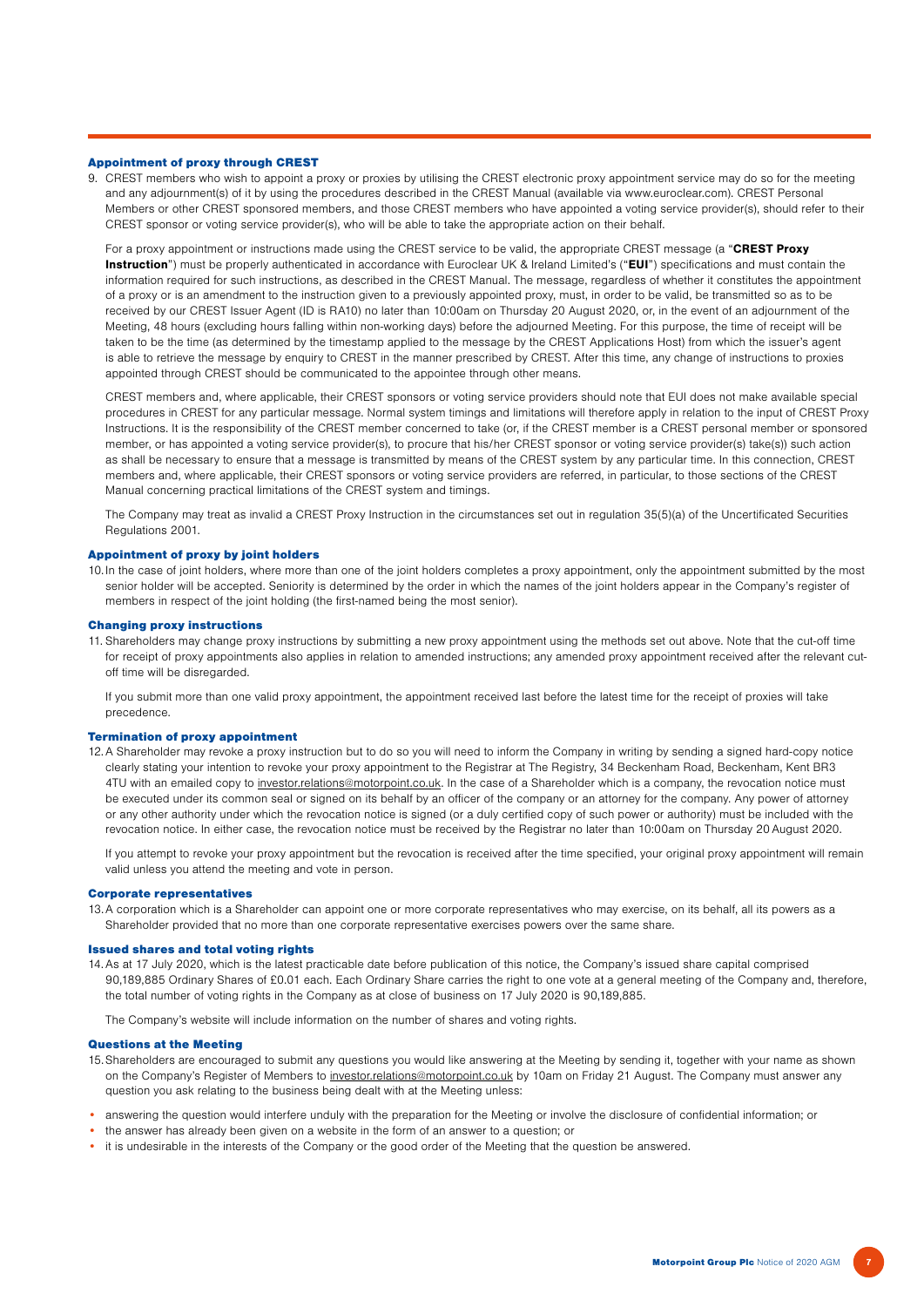## Motorpoint Group Plc

## Notes to the Notice of Annual General Meeting

continued

## Website publication of audit concerns

16.Under section 527 of the Act, a Shareholder or Shareholders meeting the threshold requirements set out in that section, have the right to request the Company to publish on its website a statement setting out any matter that such Shareholders propose to raise at the Meeting relating to the audit of the Company's accounts (including the Auditor's Report and the conduct of the audit) that are to be laid before the Meeting.

Where the Company is required to publish such a statement on its website:

- it may not require the Shareholders making the request to pay any expenses incurred by the Company in complying with the request;
- it must forward the statement to the Company's auditors no later than the time the statement is made available on the Company's website; and
- the statement may be dealt with as part of the business of the Meeting.

#### The request:

- may be in hard-copy form or in electronic form (see note 17 below);
- either set out the statement in full or, if supporting a statement sent by another Shareholder, clearly identify the statement which is being supported;
- must be authenticated by the person or persons making it (see note 17 below); and
- be received by the Company at least one week before the meeting.

#### Submission of hard-copy and electronic requests and authentication requirements

- 17. Where a Shareholder or Shareholders wish to request the Company to publish audit concerns (see note 16), such request be must be made by either sending:
- a request which states your full name and address to investor.relations@motorpoint.co.uk. Please state "AGM" in the subject line of the email; or
- a hard-copy request which is signed by you and states your full name and address to the Company Secretary at Motorpoint Group Plc, Chartwell Drive, West Meadows Industrial Estate, Derby, DE21 6BZ.

Given Stay at Home measures in place, we kindly request that such requests be made by email.

#### Nominated persons

18.If you are a person who has been nominated under section 146 of the Act to enjoy information rights ("Nominated Person"):

- you may have a right under an agreement between you and the Shareholder of the Company who has nominated you to have information rights ("Relevant Shareholder") to be appointed or to have someone else appointed as a proxy for the Meeting;
- if you either do not have such a right or if you have such a right but do not wish to exercise it, you may have a right under an agreement between you and the Relevant Shareholder to give instructions to the Relevant Shareholder as to the exercise of voting rights; and
- your main point of contact in terms of your investment in the Company remains the Relevant Shareholder (or, perhaps, your custodian or broker) and you should continue to contact them (and not the Company) regarding any changes or queries relating to your personal details and your interest in the Company (including any administrative matters). The only exception to this is where the Company expressly requests a response from you.

The rights relating to proxies set out in note 3 do not apply directly to Nominated Persons.

#### **Voting**

19.Voting on all resolutions will be conducted by way of a poll rather than on a show of hands. This is a more transparent method of voting as Shareholders' votes are counted according to the number of shares registered in their names.

As soon as practicable following the Meeting, the results of the voting will be announced via a Regulatory Information Service and also placed on the Company's website.

#### Documents on display

20.Copies of the service contracts of the executive Directors and the non-executive Directors' contracts for services are available for inspection at the Company's registered office during normal business hours by prior appointment with the Company Secretary. Requests should be sent to investor.relations@motorpoint.co.uk. As the Meeting is to be held virtually, these documents will not be available during the meeting.

## Communication

21. You may not use any electronic address provided either:

- in this Notice of AGM; or
- any related documents (including the Chairman's letter and Proxy Form),

to communicate with the Company for any purposes other than those expressly stated.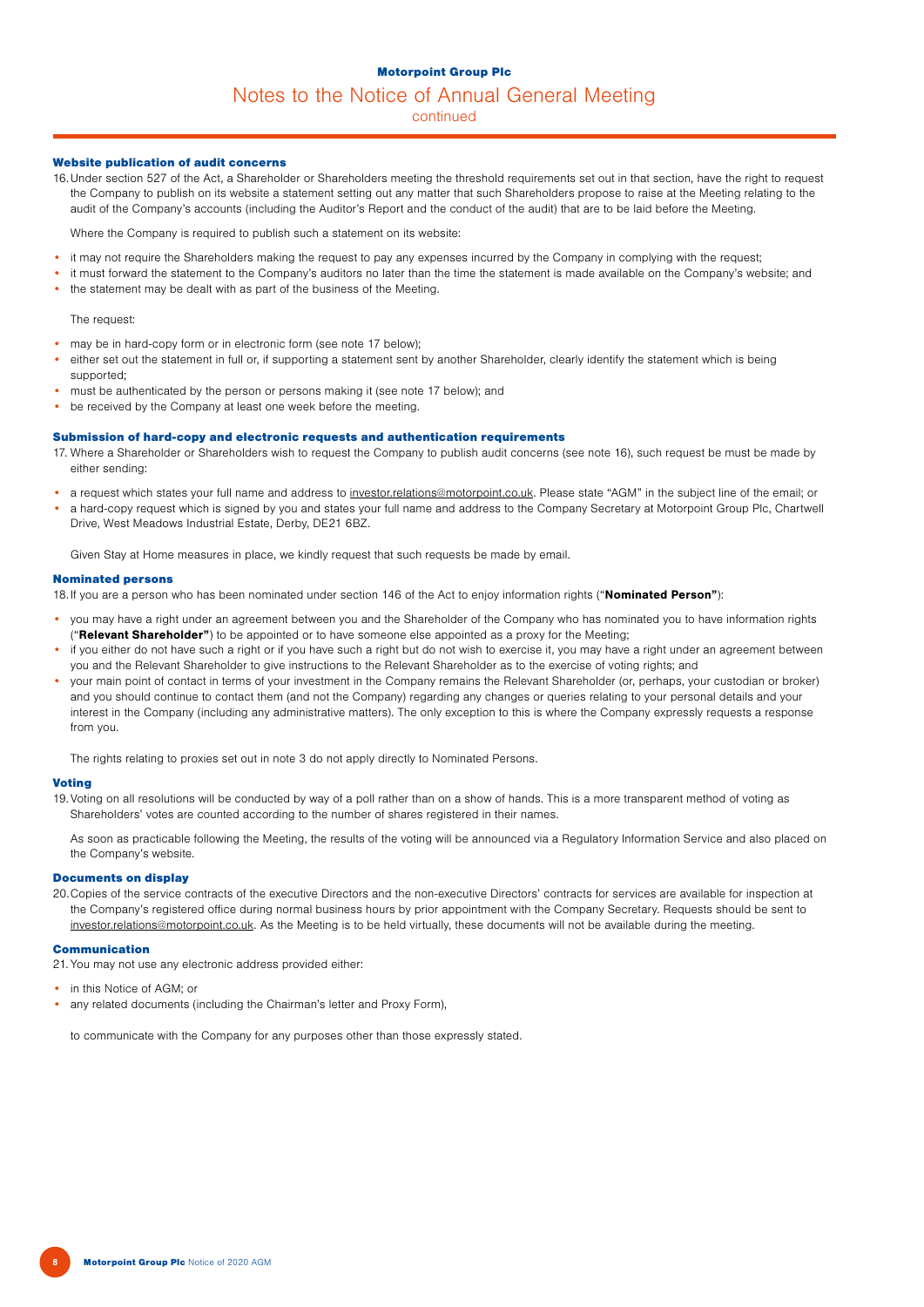An explanation of each of the resolutions is set out below.

#### Resolution 1: Reports and Accounts

The Directors are required to present to the meeting the audited accounts and the reports of the Directors and the auditors for the financial year ended 31 March 2020.

#### Resolution 2: Directors' Remuneration Report

The Act requires the Company to produce a yearly report on Directors' remuneration (the "Report") and to put an annual resolution to shareholders for approval of that Report. The Directors' remuneration report for which approval is sought is set out on pages 51 to 59 of the Annual Report and Accounts for the financial year ended 31 March 2020. In accordance with the legislation, this vote will be advisory.

#### Resolution 3: Directors' Remuneration Policy

This Resolution is being proposed to comply with section 439A of the Act which introduced a new requirement for a separate resolution on the Remuneration Policy (the "Policy") contained in the Report to be put to a vote by Shareholders. This vote is a binding one. If passed, the Policy will take effect from the date of the resolution being passed and will apply until replaced by a new or amended policy. Once the Policy is effective, the Company will not be able to make payments to a Director other than in accordance with the Policy. The Policy is intended to be put forward for Shareholder approval every three years, as required by the Act. If the Policy is not approved by the Shareholders for any reason, the Company will, if and to the extent permitted to do so under the Act, continue to make payments to Directors in accordance with the Company's existing policy on Directors' remuneration and will seek Shareholder approval for a revised policy as soon as practicable.

#### Resolutions 4 to 9 (inclusive): Re-appointment of Directors

In accordance with the UK Corporate Governance Code, all of the Directors are seeking reappointment. The Board, having considered the mix of skills, knowledge and experience of each of the Directors, confirms that it remains satisfied that each of the Directors continues to perform his or her duties effectively. Biographical details of these Directors are set out below.

## **Mark Morris** Non-Executive Chairman

Date of appointment: 12 April 2016

#### Committee memberships: Nomination (Chair)

Background and career: Mark has been Chairman of Motorpoint Limited since January 2013 and prior to that had been Chairman on a consultancy basis from December 2010. He has 22 years' experience in motor retail having been finance director and then managing director of Sytner Group plc. Prior to his role at Sytner Group, Mark was in audit, business advisory and corporate finance with Price Waterhouse where he qualified as a Chartered **Accountant** 

Areas of expertise: Motor retail & finance Significant external roles: None

## Mark Carpenter Chief Executive Officer ("CEO")

Date of appointment: 12 April 2016

## Committee memberships: Compliance, Nomination

Background and career: Mark was appointed CEO of Motorpoint Limited in May 2013 following two years as Chief Financial Officer. He has 18 years' experience in motor retail and was previously finance director of Sytner Group plc from 2005 to 2010. Prior to this, Mark was with Andersen, where he qualified as a Chartered Accountant.

Areas of expertise: Motor retail & finance Significant external roles: None

#### James Gilmour Chief Financial Officer

Date of appointment: 12 April 2016

### Committee memberships: Compliance

Background and career: James has been CFO of Motorpoint Limited since August 2015. He has 12 years' experience in retail, having previously held a number of finance positions at Tesco, including two years as finance director of Tesco Slovakia. Prior to Tesco, James held positions with Volvo Financial Services and with Deloitte, where he qualified as a Chartered Accountant. Areas of expertise: Motor retail, general retail and finance

Significant external roles: None

#### Mary McNamara Senior Independent Non-Executive Director

Date of appointment: 13 May 2016 (Senior Independent Director from 21 October 2016)

Committee memberships: Remuneration (Chair), Audit, Nomination

**Background and career:** Mary was CEO of the commercial division and board director of the banking division at Close Brothers Group PLC. She spent 17 years with GE in a number of leadership roles, including CEO of the European Fleet Services business. Mary has also spent time with Skandia and 14 years at Harrods.

Areas of expertise: Financial Services

Significant external roles: OneSavings Bank plc - remuneration committee chair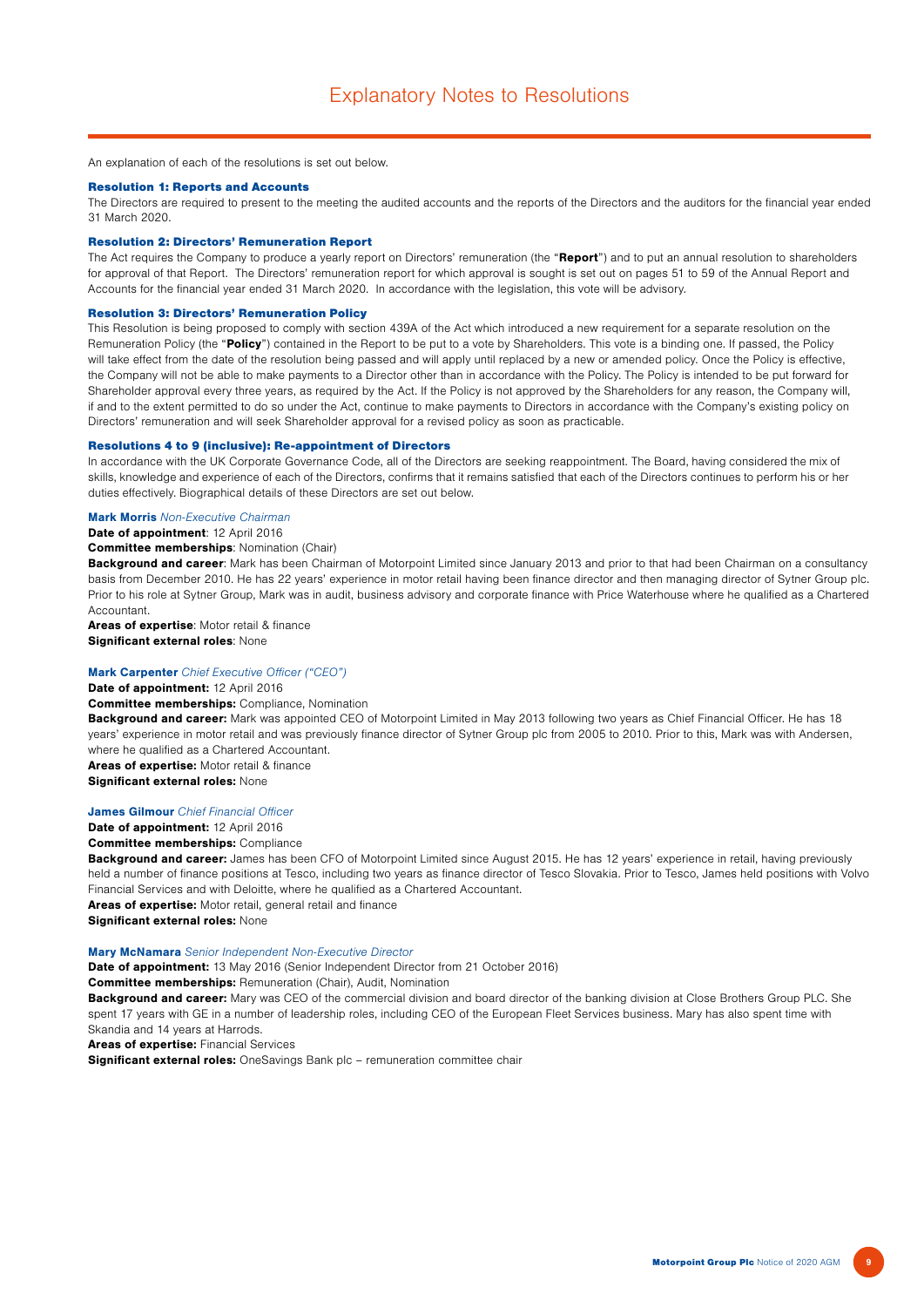### Motorpoint Group Plc

## Explanatory Notes to Resolutions

continued

## Adele Cooper Independent Non-Executive Director

Date of appointment: 6 March 2020

Committee memberships: Audit, Remuneration, Nomination

Background and career: Adele has extensive marketing and senior leadership experience, having worked at some of the world's leading technology companies, most recently at Pinterest from June 2015 to December 2019. While at Pinterest, Adele was responsible for the UK and Ireland, overseeing strategic, commercial and operational management. Prior to this, Adele has been with Facebook and Google, in global marketing leadership roles and various lead regional and global sales and operational roles.

Areas of expertise: Retail and digital

Significant external roles: None

## Keith Mansfield Independent Non-Executive Director

Date of appointment: 20 May 2020

#### Committee memberships: Audit (Chair), Remuneration, Nomination

Background and career: Keith is a Chartered Accountant by background, he brings extensive accountancy experience, having worked at PwC for over 30 years, during which time he served as Chairman of PwC in London responsible for assurance, tax and advisory services. As a partner for 22 years, he led relationships with many public and private companies across a range of industry sectors.

## Areas of expertise: Finance

Significant external roles: Tritax Eurobox Plc - senior independent directors and audit committee chair

Under the Listing Rules, the Company is also required to provide details of (i) any previous or existing relationship, transaction or arrangement between an Independent Director and the Company, its Directors, any controlling Shareholder or any associate of a controlling shareholder; (ii) why the Company considers the proposed Independent Director will be an effective Director; (iii) how the Company has determined that the proposed Director is an Independent Director; and (iv) the process by which the Company has selected each Independent Director. This information can be found in the Annual Report and Accounts.

## Resolutions 10 & 11: Appointment of Auditors

The Company is required to appoint auditors at each general meeting at which accounts are laid before the Company, to hold office until the end of the next such meeting. Resolution 10 proposes the appointment and, in accordance with standard practice, Resolution 11 gives authority to the Directors to determine the remuneration to be paid to the auditors.

#### Resolution 12: Authority to Allot Shares

Under section 551 of the Act, the directors of a company may only allot shares or grant rights to subscribe for, or to convert any security, into shares in a company if authorised to do so. The Act provides that the Shareholders can give a general authority to the Directors to allot shares but that authority is subject to renewal by the Shareholders. Resolution 12 renews an authority given at last year's AGM and is in two parts:

- Rights Issue: In line with the Investment Association guidance (formerly known as the ABI guidance) paragraph 12.1 of Resolution 12 will authorise the Directors to allot shares in the Company (and to grant rights to subscribe for, or to convert any security into, shares in the Company) in connection with a rights issue only up to an aggregate nominal amount of £601,226 (as reduced by the aggregate nominal amount of any shares allotted or rights granted under paragraph 12.2 of Resolution 12). This amount (before any reduction) represents approximately two-thirds of the issued share capital of the Company as at 17 July 2020, being the last practicable date before the publication of this document; and
- Allotment of Shares: paragraph 12.2 of Resolution 12 will authorise the Directors to allot shares in the Company (and to grant rights to subscribe for, or to convert any security into, shares in the Company) up to an aggregate nominal amount of £300,633 as reduced by the aggregate nominal amount of any shares allotted or rights granted under paragraph 12.1 of Resolution 12 in excess of £300,633. This amount (before any reduction) represents approximately one-third of the issued ordinary share capital of the Company as at 17 July 2020, being the last practicable date before the publication of this document.

The Directors have no current intention to exercise either of the authorities sought under Resolution 12, save in connection with the Company's share option plans. However, the Directors consider that it is in the best interests of the Company to have the authorities available so that they have the maximum flexibility permitted by investor guidelines to allot shares or grant rights without the need for a general meeting, should they determine that it is appropriate to do so to respond to market developments or to take advantage of business opportunities as they arise. If the Directors do exercise this authority, the Directors intend to follow best practice as regards to its use.

This authority will expire on the earlier of the close of business on 24 November 2021 and the conclusion of the next AGM.

#### Resolution 13 & 14: Disapplication of Pre-emption Rights

If new shares are to be allotted for cash, section 561(1) of the Act requires that those shares are offered first to existing Shareholders pro-rata to their holdings. However, it may be in the interests of the Company for the Directors to allot shares other than to Shareholders in proportion to their existing holding or otherwise than strictly in compliance with those requirements.

Resolution 13 would allow the Directors, pursuant to sections 570 and 573 of the Act, to allot shares for cash (or to sell treasury shares) without first offering them to Shareholders pursuant to their statutory pre-emption rights. This authority would be limited to allotments or sales in connection with pre-emptive offers to Shareholders and offers to holders of other equity securities (if the rights attaching to those securities require it or as the Directors consider necessary), or otherwise up to an aggregate nominal amount of £45,095 (representing 4,509,494 Ordinary Shares). This aggregate nominal amount represents approximately 5% of the issued Ordinary Share capital of the Company as at 17 July 2020. Allotments made under the authorisation in paragraph one of Resolution 13 would be limited to allotments by way of a rights issue only (subject to the right of the Board to impose necessary or appropriate limitations to deal with, for example, fractional entitlements and regulatory matters). The authority will expire at the earlier of the close of business on 24 November 2021 and the conclusion of the next AGM of the Company.